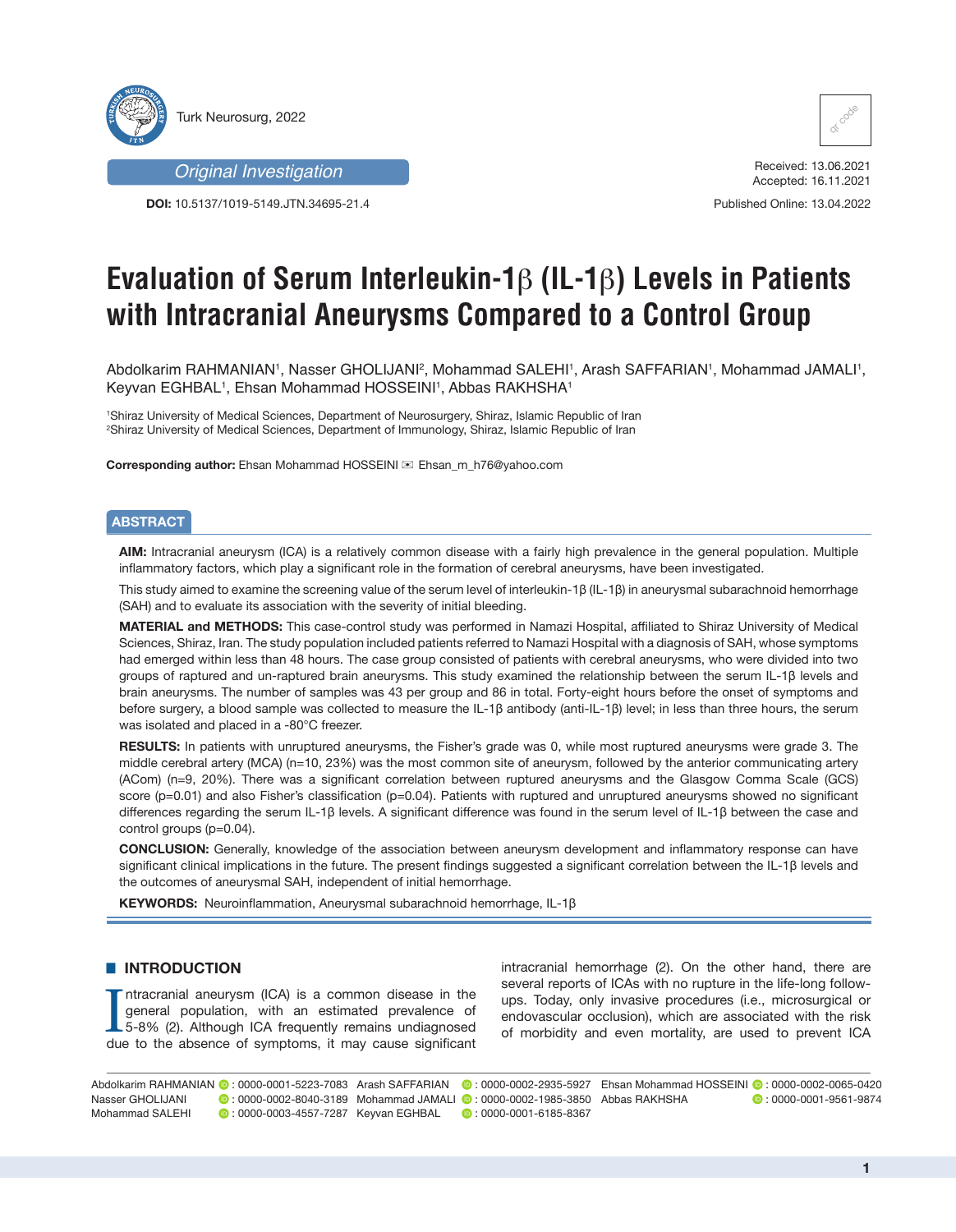rupture (3). The aneurysm location has been introduced as a potential predictor of aneurysm rupture (17). Most cases of subarachnoid hemorrhage (SAH) are caused by the rupture of small aneurysms. However, it remains unclear which small unruptured ICAs are at risk of rupture, and preventive approaches seem necessary (5).

Multiple inflammatory factors have been reported to play a substantial role in cerebral aneurysm formation (4). Evidence suggests that proinflammatory interleukins (ILs) can start a cascade of biochemical alterations in ischemic brain injury (3). Vasospasm associated with SAH is the cause of ischemic changes in the brain. The immunological mechanism can cause degenerative/generative alterations in the walls of vessels in delayed vasospasm following SAH, resulting in significant vasospasm responsible for cerebral ischemia (8). Moreover, emerging findings show that proinflammatory cytokines may be involved in the pathogenesis of ICAs (17,20).

Interleukin-1β (IL-1β) is a proinflammatory cytokine, which plays an essential role in both acute and chronic central nervous system damages. Delayed cerebral ischemia is one of the main causes of morbidity following aneurysmal SAH (19). The majority of unruptured aneurysms that are identified by accident have a stable clinical course, which indicates a lower rate of inflammatory or degenerative alterations in the vessel walls, besides a low rupture risk. Nonetheless, some unruptured aneurysms show important alterations in shape and size with a higher risk of rupture. These aneurysms can rupture in the initial stage of development or become larger in a short period, considering the thinning of vessel walls due to degenerative alterations (13).

Inflammatory cells, such as T lymphocytes, macrophages, and monocytes, can be detected in the aneurysm walls. Leukocyte infiltration occurs due to the elimination or impairment of collagen fibers. It is known that the plasma concentrations of collagenases, cytokines, and elastases increase in patients with cerebral aneurysms (11,15,18). The present study aimed to measure the serum level of IL-1β and to examine its potential as a prognostic inflammatory factor in ICAs. Two groups of patients with ruptured and unruptured aneurysms were compared with the healthy controls.

Galea J. et al. administered 100 mg of subcutaneous interleukin-1 receptor antagonist (IL-1Ra) twice daily in patients with aneurysmal SAH. They found that IL-1Ra significantly decreased the levels of IL-6 and C-reactive protein (CRP). Besides, fibrinogen levels decreased in the active arm of the study. Overall, subcutaneous IL-1Ra was safe and well-tolerated by SAH patients; it was also effective in decreasing peripheral inflammation (9). Moreover, Wu W. et al. assessed the relationship between SAH progression and tumor necrosis factor-alpha (TNF-α) and IL-6 concentrations in the cerebrospinal fluid (CSF). They found increased IL-6 and TNF-α concentrations in the CSF of patients with cerebral vasospasm (CVS) compared to non-CVS patients. Moreover, the IL-6 and TNF-α concentrations in the CSF were significantly higher in SAH cases compared to the healthy controls. However, robust evidence is needed to confirm if IL-6 and TNF-α levels in the CSF increase in SAH and contribute

to its development (21). Additionally, Yue Y. et al. reported that changes in leukocytes in the serum and changes in IL-1β in the CSF affected the neurological consequences of traumatic brain injury. They found that with an increase in the Glasgow Outcome Score (GOS), the level of IL-1β decreased, while with a decrease in the GOS score, the IL-1β level increased (22).

# ■ **MATERIAL and METHODS**

## **Study Design**

This case-control study was performed in Namazi Hospital, affiliated to Shiraz University of Medical Sciences, Shiraz, Iran, in 2016. The study population included patients referred to Namazi Hospital with a diagnosis of SAH, whose symptoms had emerged within less than 48 hours. The case group consisted of patients with cerebral aneurysms, who were divided into two groups of raptured and unraptured brain aneurysms.

After statistical consultation, considering the absence of similar human studies on the relationship between serum IL-1β levels and brain aneurysms, this research was conducted as a preliminary study by providing anti-IL-1β antibody kits. The number of samples was 43 in each group and 86 in total. For all of the participants, at 48 hours before the onset of symptoms and before surgery, a blood sample was taken to measure the anti-IL-1β antibody level; in less than three hours, the serum was isolated and placed in a -80°C freezer. Moreover, samples were collected from patients with unruptured aneurysms, who were either undergoing surgery or being monitored.

The control group was selected from the blood bank samples of the immunology department. The subjects in the control group were similar to the case group in terms of age and sex. They had no history of rheumatic disease, inflammatory diseases, or cancer. They also had no symptoms of headache or dizziness, no history of cerebral aneurysm, and no history of cerebral aneurysm in their first-degree relatives.

## **Statistical Analysis**

Descriptive data were analyzed in SPSS Version 23.0. Tables and figures were drawn, and *t*-test, Fisher's exact test, and Mann-Whitney test were performed for data analysis. Descriptive statistics were measured to represent the data. Data are expressed as mean standard deviation (SD) or frequency and percentage (%). A P-value less than 0.05 was considered statistically significant.

## **Data Collection**

To conduct this study, the Neurosurgery Department of Namazi Hospital affiliated to Shiraz University of Medical Sciences allowed access to cases. The data collection tools included data collection forms, which were designed based on the Neurosurgery Department protocols. These forms were completed by the researcher after examining the cases.

#### **Inclusion Criteria**

The inclusion criteria were as follows: 1) Patients investigated in the Neurosurgery Department of Namazi Hospital; 2) patients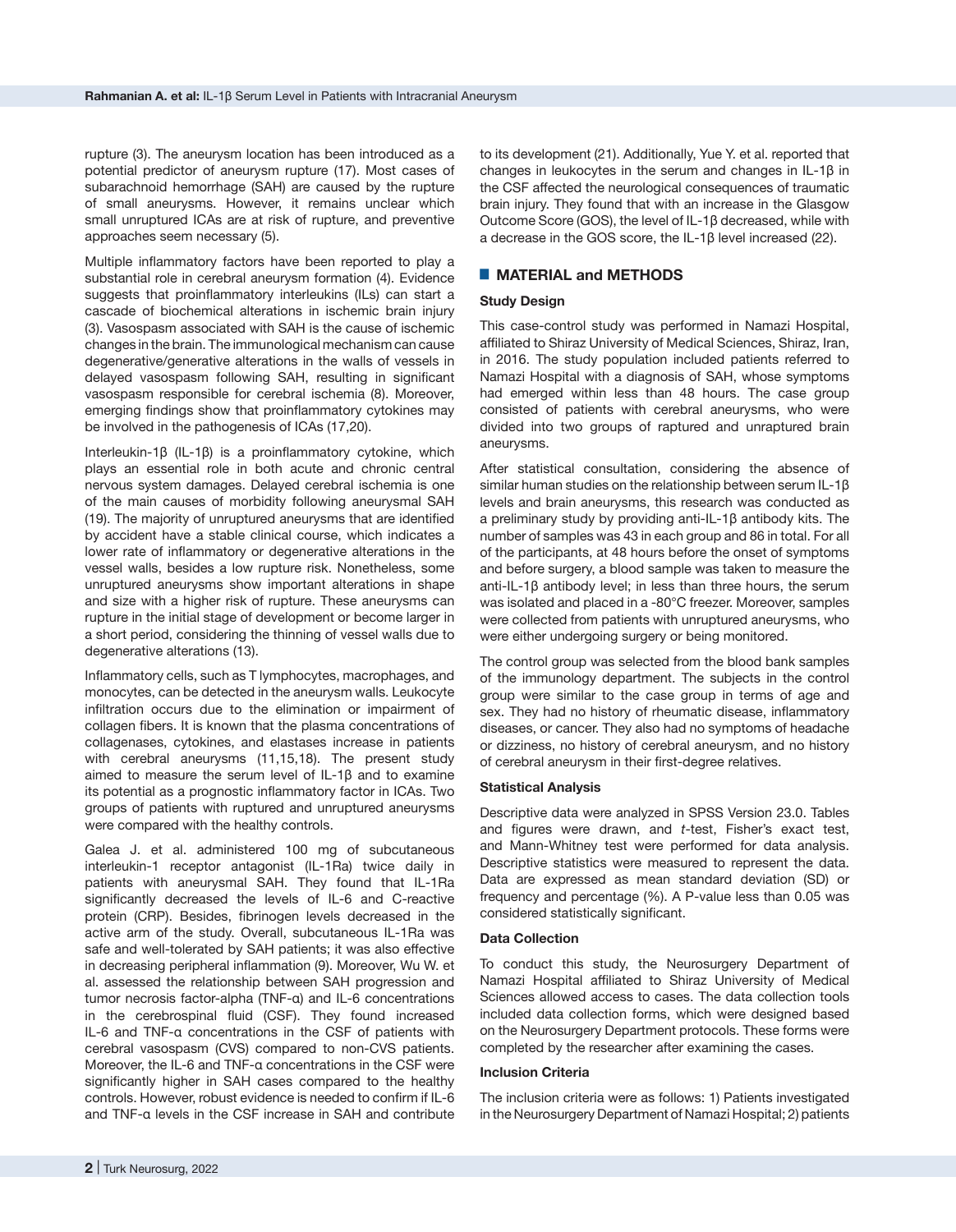Table I: Frequency Distribution of Variables, Including Age and Sex, in Ruptured and Unruptured Case Groups and the Control Group

| <b>Variable</b><br>Age $*(Mean \pm SD)$ |        | Subgroup          |                     |                      |      |
|-----------------------------------------|--------|-------------------|---------------------|----------------------|------|
|                                         |        | Rupture $(n=32)$  | Unruptured $(n=11)$ | Control group (n=43) | p    |
|                                         |        | $49.00 \pm 10.01$ | $49.47 \pm 13.27$   | $49.21 \pm 11.08$    | 0.9  |
| $Sex**$                                 | Male   | 16 (76.2%)        | $5(23.8\%)$         | 19 (44.1%)           | 0.08 |
|                                         | Female | 16 (72.7%)        | 6(27.3%)            | 24 (55.8%)           | 0.07 |

*\*T-test for evaluation of age distribution.*

*\*\*Mann-Whitney U test for evaluation of sex distribution.*

**Table II:** Frequency Distribution of Variables in the Ruptured and Unruptured Groups

| <b>Rupture</b>   | <b>Unruptured</b> | р        |  |
|------------------|-------------------|----------|--|
| $8.59 \pm 4.37$  | $11.73 \pm 8.7$   | 0.06     |  |
| $2.91 \pm 0.73$  | 0                 | 0.04     |  |
| $2.53 \pm 0.95$  |                   | 0.07     |  |
| $12.97 \pm 2.93$ | 15                | 0.01     |  |
|                  |                   | Subgroup |  |

*\*T-test with mean±SD.*



**Figure 1:** Frequency distribution of the patients' age with regard to ruptured and unruptured aneurysms.

diagnosed with aneurysms on CT scan; and 3) patients with complete information and follow-up data.

#### **Exclusion Criteria**

The exclusion criteria were as follows: 1) Incomplete cases; 2) patient's unwillingness to continue the study; 3) patients with a history of cancer; and 4) patients with a history of inflammatory or autoimmune disorders due to interactions with IL-1β.

# **Ethical Considerations**

The participants were ensured about the confidentiality of their information. This study was performed according to the Declaration of Helsinki guidelines. The study protocol was also approved by the Ethics Committee of Shiraz University of Medical Sciences, research project number IR.SUMS. MED.REC.1398.013, the experiments were performed in the neurosurgery department of this university.

## █ **RESULTS**

Based on the findings, the mean age difference of patients in the ruptured and unruptured group was not statistically significant. The frequency distribution of the patients' age were shown in Figure 1.

21 patients were male and 22 were female but the difference was not statistically significant. The frequency distribution of variables, including age and sex, in ruptured and unruptured cases and the control groups are shown in Table I.

The Fisher's average grade was 0 in patients with unruptured aneurysms, while it was 2.91 in patients with ruptured aneurysms. The Fisher's grade and Hunt & Hess (H&H) scale scores of the case group are presented in Table II. The serum level of IL-1β was significantly lower in patients with aneurysms compared to the healthy subjects (p=0.04). On the other hand, a significant difference was found in the serum IL-1β levels between patients with ruptured and unruptured aneurysms.

The aneurysms location was also investigated in this study. The most common site of aneurysm was MCA (n=10, 23%), followed by the anterior communicating artery (ACom) (n=9,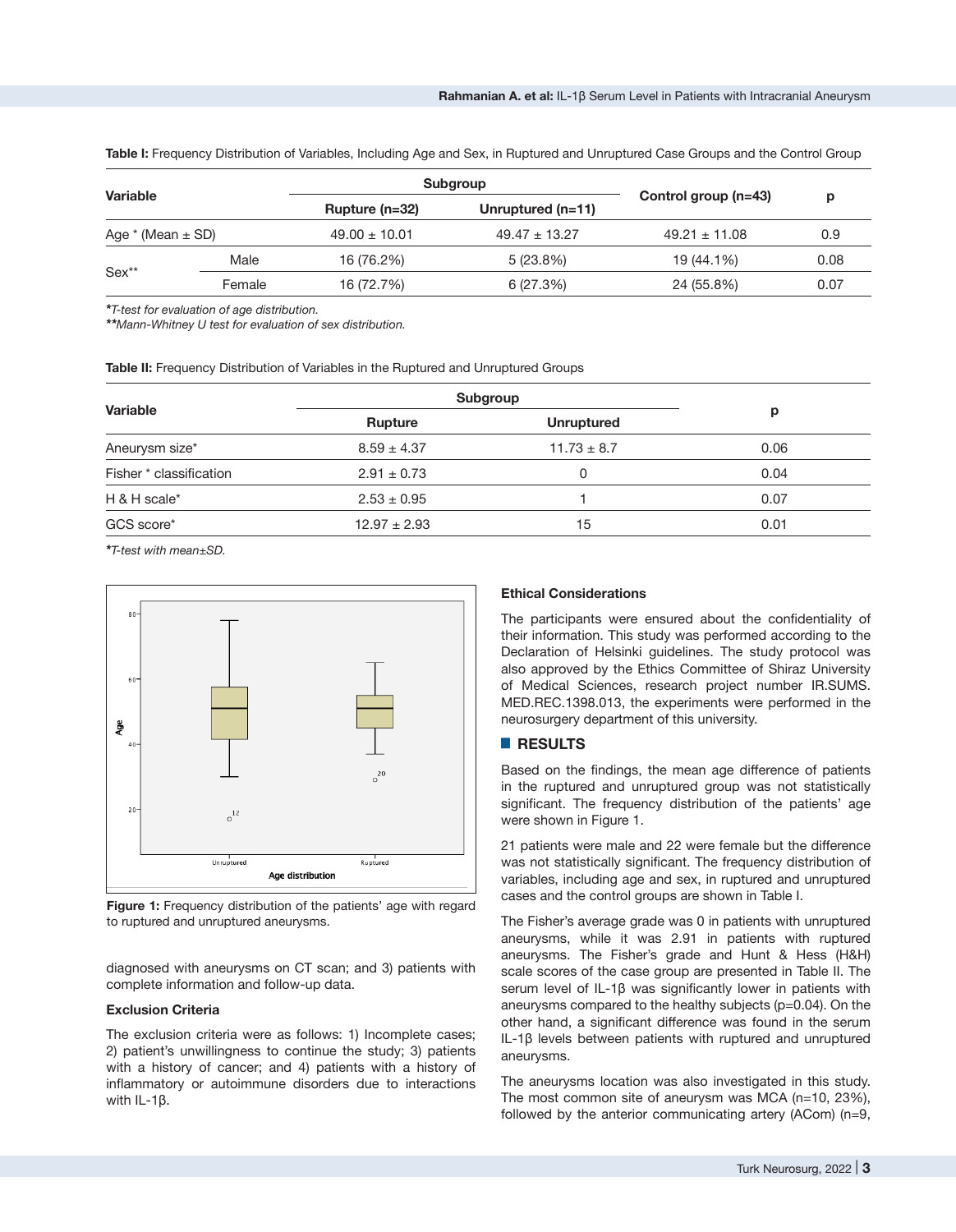

**Figure 2:** Frequency distribution of the aneurysm site in patients with ruptured and unruptured aneurysms (p=0.54)



**Figure 3:** Frequency distribution of serum IL-1β levels in the case and control groups

20%). The distribution of aneurysms is shown in Figure 2 and Table III.

There was a significant correlation between the GCS scores and ruptured or unruptured aneurysms (p=0.01) and Fisher's classification (p=0.04). However, no significant difference was found in the maximal aneurysm size (p=0.6). No significant difference was also found regarding the sex and age of patients with ruptured and unruptured aneurysms (p=0.8 and p=0.9, respectively).

According to the results, there was no significant difference between the serum levels of IL-1β in patients with ruptured and un-ruptured aneurysms. But there was a significant difference between the serum levels of IL-1β in cases and controls (p=0.04).

The frequency distribution of serum IL-1β levels in the case and control groups is presented in Figure 3.

## █ **DISCUSSION**

ICAs classically develop after the second decade of life or between the fourth and sixth decades of life and are predominant in women. Around 25% of patients with unruptured aneurysms have more than one aneurysm. The rupture of an ICA results in SAH (6,7). The prognosis of SAH is poor in several cases despite improvements in endovascular and microsurgical management (1). The vascular endothelial cell secretes extracellular matrix proteins, which help maintain the structural integrity of aneurysm in the aneurysm wall against the internal pressure of aneurysm (12). Inflammatory reactions are among key mechanisms that result in ischemic damage to the brain following SAH (10). Abnormal vascular transformation, facilitated by inflammatory cells, is recognized as the pathological component of various vascular diseases, including aneurysms, arteriovenous malformations, and atherosclerosis (11). Besides, neuroinflammation plays a major role in brain injury.

The intracranial vasculature is exposed to endothelial cell dysfunction, and red blood cell breakdown can lead to the release of inflammatory cytokines, resulting in vasospasm and tissue damage (16). These processes cause dilation, remodeling,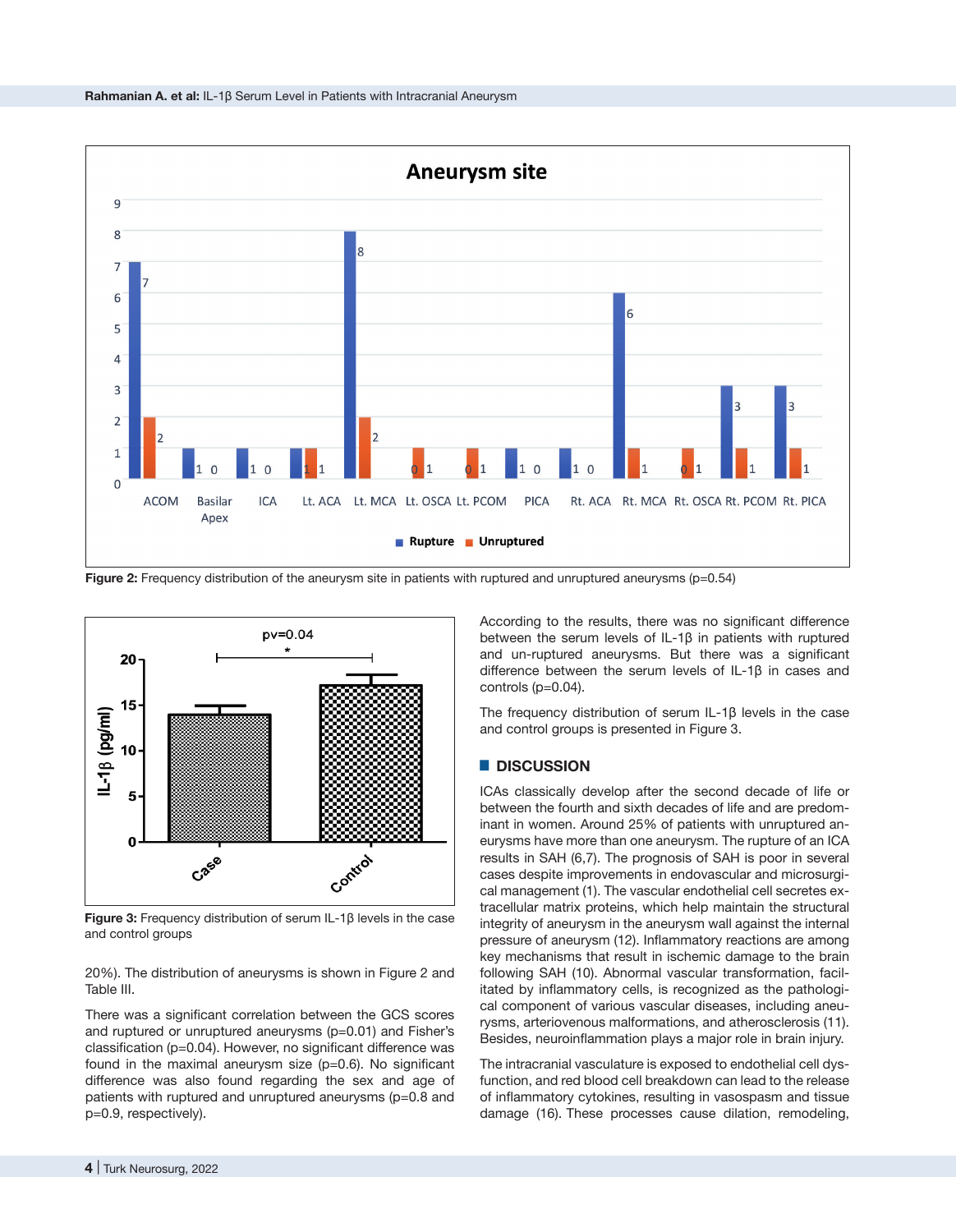|                | <b>Subgroups</b>          |                   |                |
|----------------|---------------------------|-------------------|----------------|
| Aneurysm site* | Ruptured                  | <b>Unruptured</b> | <b>Total</b>   |
| ACom           | $\overline{7}$            | $\overline{2}$    | 9              |
| Basilar apex   |                           | 0                 |                |
| ICA            | 1                         | 0                 |                |
| Lt. ACA        | 1                         | 1                 | $\overline{2}$ |
| Lt. MCA        | 8                         | $\sqrt{2}$        | 10             |
| Lt. SCA        | $\mathbf 0$               |                   |                |
| Lt. PCom       | 0                         | 1                 |                |
| Lt. PICA       |                           | 0                 |                |
| Rt. ACA        |                           | 0                 |                |
| Rt. MCA        | 6                         |                   | 7              |
| Rt. SCA        | 0                         |                   |                |
| Rt. PCom       | 3                         |                   | 4              |
| Rt. PICA       | $\ensuremath{\mathsf{3}}$ |                   | 4              |
| <b>Total</b>   | 32                        | 11                | 43             |

**Table III:** Frequency Distribution of Aneurysm Site in Patients With Ruptured and Unruptured Aneurysms (p=0.54)

*\*Fisher's exact test.* 

*ACA: Anterior cerebral artery; MCA: Middle cerebral artery; PCom: Posterior communicating artery; PICA: Posterior inferior cerebellar artery; SCA: Superior cerebellar artery.*

and weakening of vessel walls as important components of aneurysm formation and rupture (1). In atherosclerotic lesions, inflammatory cells, such as leukocytes and macrophages, affect the vascular pathology. Many proteases are secreted by these cells to destroy proteins in the extracellular matrix. Macrophages are the main inflammatory cells in atherosclerosis, and leukocytes cause acute inflammation. Evidence shows that wall invasion occurs by macrophages and leukocytes in ruptured aneurysms, and leukocytes in the wall can be related to SAH (14).

The assessment of changes in the concentrations of IL-6 and IL-1β in the CSF of patients following SAH, as well as confirmation of their effects on ischemic brain damage and delayed vasospasm, seems important for understanding the mechanisms (20). Inflammatory cascades seem to be involved in vascular smooth muscle cell (VSMC) dysfunction and death. Overall, IL-1β, as a proinflammatory cytokine, has harmful effects on the extracellular matrix and VSMCs. It also directly stimulates the apoptosis of VSMCs, leading to the thinning of aneurysm wall. According to a previous study, the effect of IL-1β on VSMC degradation can result in aneurysm development in IL-1β-deficient mice (1).

Our increased understanding of the association between inflammatory reactions and aneurysm development can have significant clinical implications in the future (1). In Iran, there are no extensive studies on the association of SAH with

proinflammatory cytokines. We found that the serum level of IL-1β was significantly lower in patients with aneurysms compared to healthy individuals. Also, no significant difference was found in the serum IL-1β levels between patients with ruptured and unruptured aneurysms.

#### █ **CONCLUSION**

Overall, knowledge of the association between inflammatory reactions and aneurysm development can have significant clinical implications in the future. The present findings indicated no significant correlation between the IL-1β levels and the outcomes of aneurysmal SAH, regardless of the initial hemorrhage.

## █ **ACKNOWLEDGEMENTS**

This study was supported by Shiraz University of Medical Sciences. This design was registered in research faculty of medical school of Shiraz.

## █ **AUTHORSHIP CONTRIBUTION**

**Study conception and design:** AKR, MJ, EMH, AS, KE **Data collection:** NG, MS

**Analysis and interpretation of results:** AKR, AS, KE, AR, NG, MJ